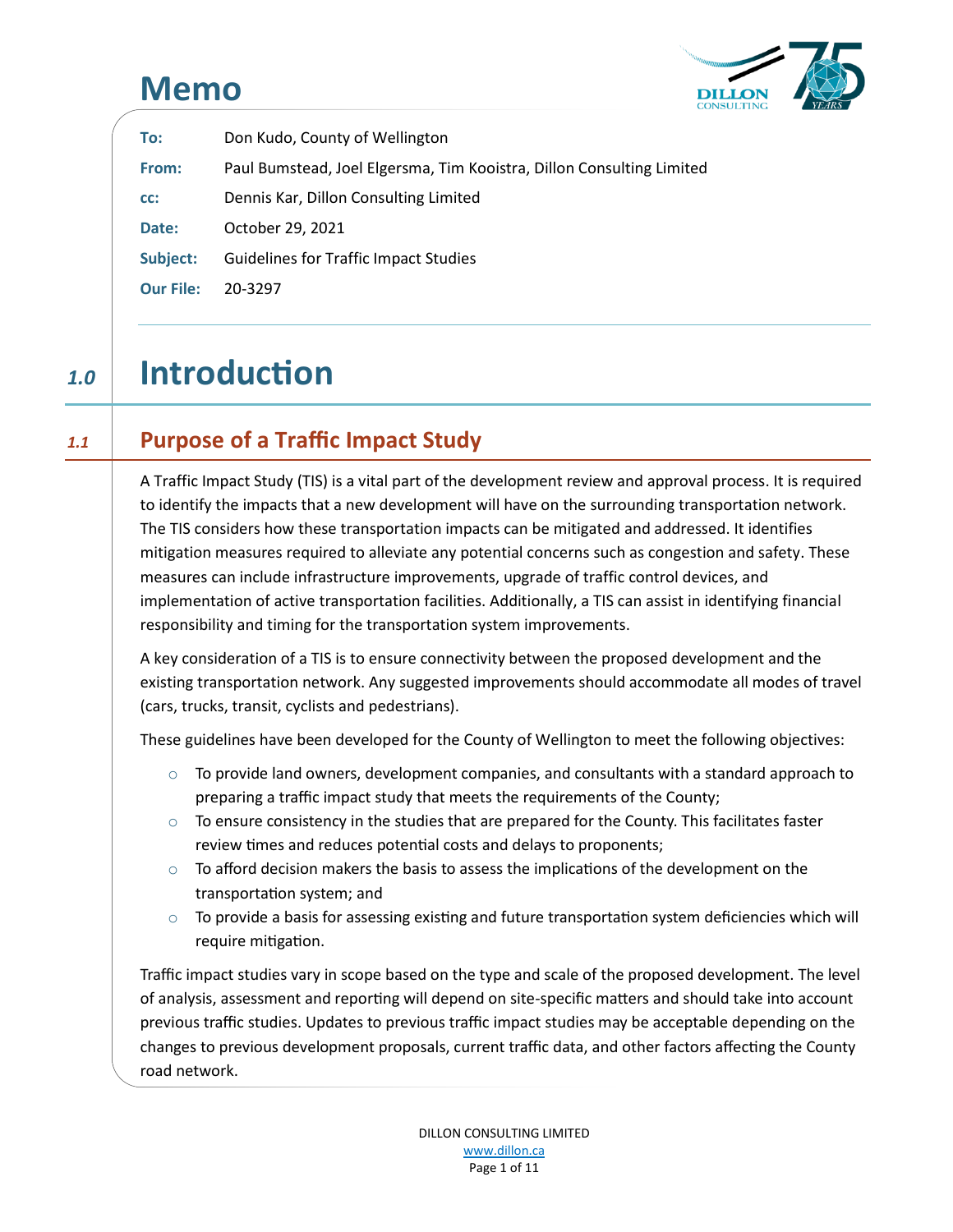# *1.2* **Need for a TIS** 1.2 Need for a TIS

A traffic impact study is required for all developments that will have an impact on the transportation network, including roads, transit, cycling and pedestrian facilities. In general, a traffic impact study is required if one of the following cases apply:

- $\circ$  Peak hour auto trips generated by the development exceeds 100 trips;
- o Safety and/or capacity issues currently exist;
- $\circ$  Safety and/or capacity issues are expected to occur as a result of the proposed development; and
- $\circ$  Characteristics of the development warrant a detailed transportation analysis.

The County of Wellington reserves the right to require a traffic impact study notwithstanding the criteria as listed above if a County road will be impacted.

The County of Wellington also reserves the right to scale back the requirement of a traffic impact study (i.e., a short traffic impact brief or statement may be acceptable) notwithstanding the criteria as listed above.

# 2.0 General TIS Requirements

# *2.1* **Qualifications** 2.1 Qualifications

As part of the pre-consultation process it is the proponent's responsibility to retain a qualified transportation consultant who is experienced in transportation planning and traffic engineering. This experience must be demonstrated through past projects similar in scope and scale. The transportation consultant must be registered as a Professional Engineer licensed and in good standing in the province of Ontario. The consultant will be required to date, sign, and stamp the final report prior to submission. In doing so, the signing engineer is verifying that appropriate methodologies and assumptions have been used in the completion of the traffic impact study.

#### *2.2* **References** 2.2 References

The following references should be used in the completion of a traffic impact study:

- o County of Wellington standards and plans:
	- o County's Official Plan;
	- o Active Transportation Plan;
	- o Road Master Action Plan;
- o Ontario Traffic Manual (OTM) Books;
- $\circ$  ITE Trip Generation Manual and Handbook;
- o MTO "Geometric Design Standards for Ontario Highways";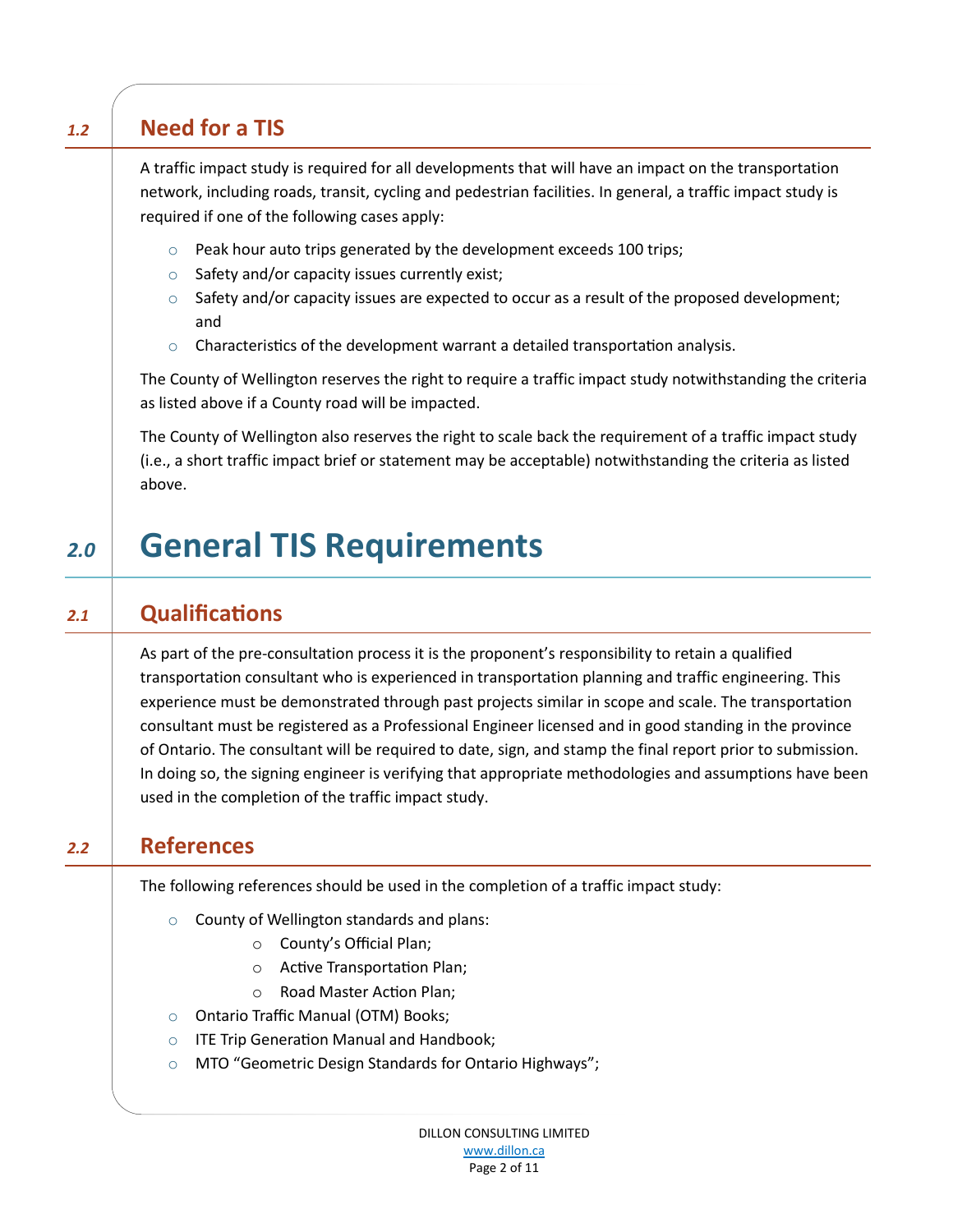- o TAC "Geometric Design Guide for Canadian Roads";
- o Roadside Safety Manual; and
- o Highway Capacity Manual.

The most recent edition of each of the manuals as noted above should be used in the analysis.

# *3.0* **Traffic Impact Study Contents** 3.0 Traffic Impact Study Contents

The following section presents the typical format and content required for a traffic impact study.

# *3.1* **Description of Development Proposal / Plan** 3.1 Description of Development Proposal / Plan

The traffic impact study should begin with a description of the development proposal. This should include the land use type (i.e. residential, industrial, commercial, lodging, etc.) as well as the number and size of the buildings on the site. The current status of the development proposal within the overall planning process should also be identified.

A site plan should be included which illustrates location of buildings, access to the existing road network, and internal traffic circulation (where applicable). The timeline for the development should be clearly laid out, including expected dates for construction start, full build-out, and any interim phases.

Time periods for which the proposed development will have the greatest impact on the transportation system should also be identified; corresponding with the peak hours of site generated traffic. This is influenced by factors such as shift changes, special events, and other unique aspects of the development. Other characteristics such as heavy truck traffic, various vehicle types (such as horsedrawn buggies/carriages) using County roads or large number of vulnerable road users should also be identified.

# **3.2** Study Area

The study area for the traffic impact study is dependent on the scale of the development as noted in **Table 1**. It should include the road network (road sections and intersections), transit network, and cycling and pedestrians facilities that will be impacted by the proposed development. Pre-study consultation with County staff is required to establish study area limits; including specific intersections and transportation facilities to be included in the assessment.

A description of the existing transportation system should be developed using a combination of maps and figures, and should include the following information:

- $\circ$  The road network under study, including number of lanes and posted speed limit;
- $\circ$  Study intersections, including lane configurations, type of control, and turn restrictions (if applicable);
- $\circ$  On-street parking restrictions (specifically in the vicinity of the proposed development);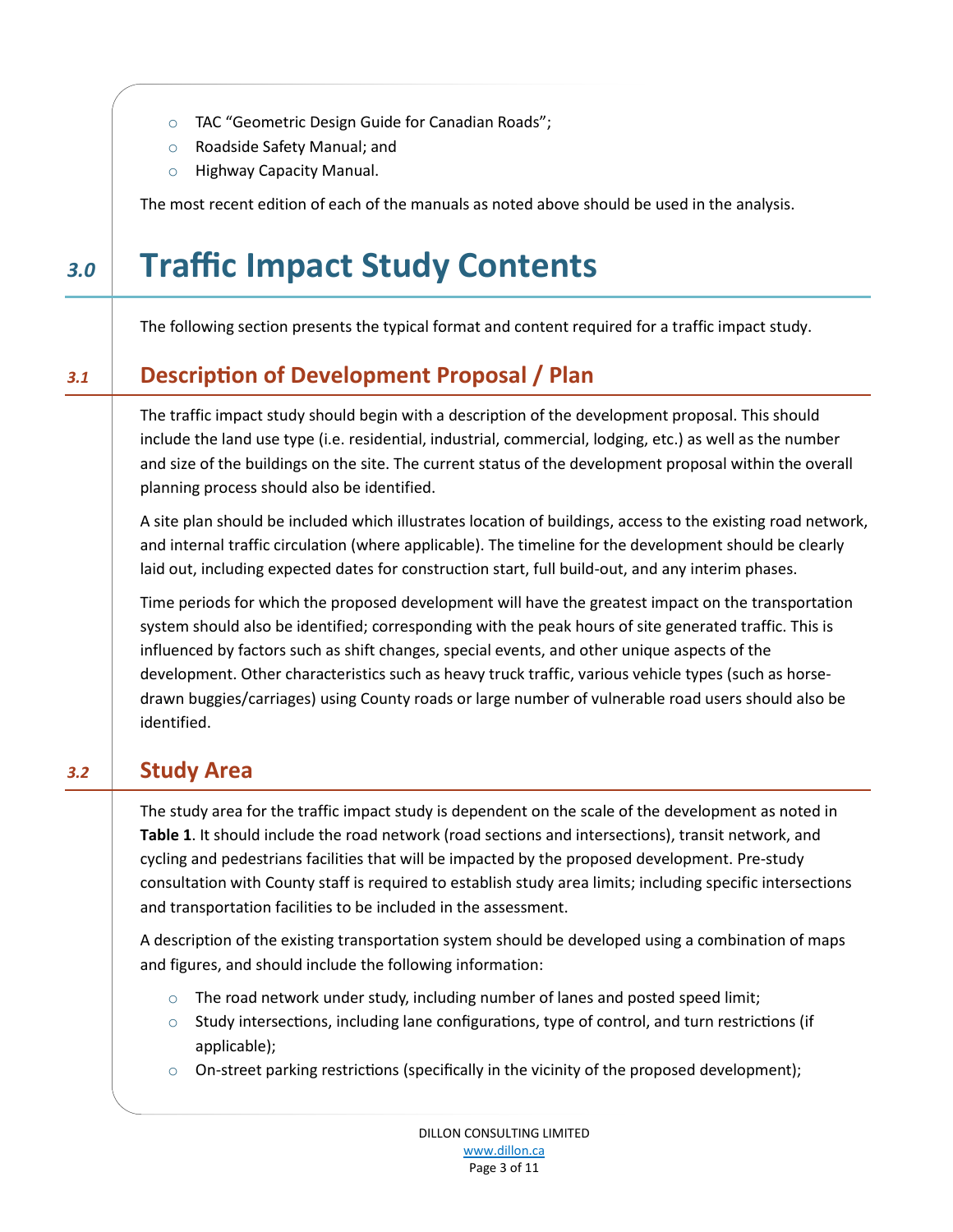- o Heavy vehicle routes and restrictions;
- o Transit routes; and
- o Active transportation facilities.

## *3.3* **Existing Conditions** 3.3 Existing Conditions

An assessment of the existing conditions in the study area should be completed. A summary of the traffic data that may be required to complete the assessment (dependant on scope), includes the following:

- o Existing and historical traffic volumes;
- $\circ$  Active transportation volumes (cyclists and pedestrians);
- $\circ$  Collision records (most recent 5 years of data);
- $\circ$  Signal timing plans;
- o Transit routes and schedules; and
- o Committed road improvements (refer to capital plan).

The most recent available traffic counts and/or signal timing plans (if applicable) for the study intersections should be requested from the County or local municipality. If these counts are not available or indicative of existing conditions, new counts should be undertaken at the cost of the proponent.

Existing traffic operations within the study area should be assessed for AM and PM peak hour conditions. This analysis should include truck volumes as well as cyclist and pedestrian volumes. Exhibits presenting existing traffic volumes and turning movements should be developed for all study area intersections.

A field investigation should be undertaken to confirm that traffic conditions are similar to that assessed. As such, the investigation should take place during peak hours. The site visit is also meant to confirm the following elements:

- $\circ$  Traffic control device type (and signal timings as appropriate);
- o Transit, cycling, and pedestrian facilities;
- $\circ$  Traffic regulations (turn prohibitions, speed limits, parking restrictions); and
- o Adjacent land uses.

#### **3.4** Study Horizons

Horizon years to be assessed in the study should be determined on a case-by-case basis, dependant on the scale of the development. Refer to **Table 1** for the development characteristics that define the study horizons. Typical horizon years that are considered include the following:

- $\circ$  Opening Day represents full build out of the proposed development;
- $\circ$  5 Year Horizon horizon year by which to assess the mature state of the development, typically for small to moderate sized developments; and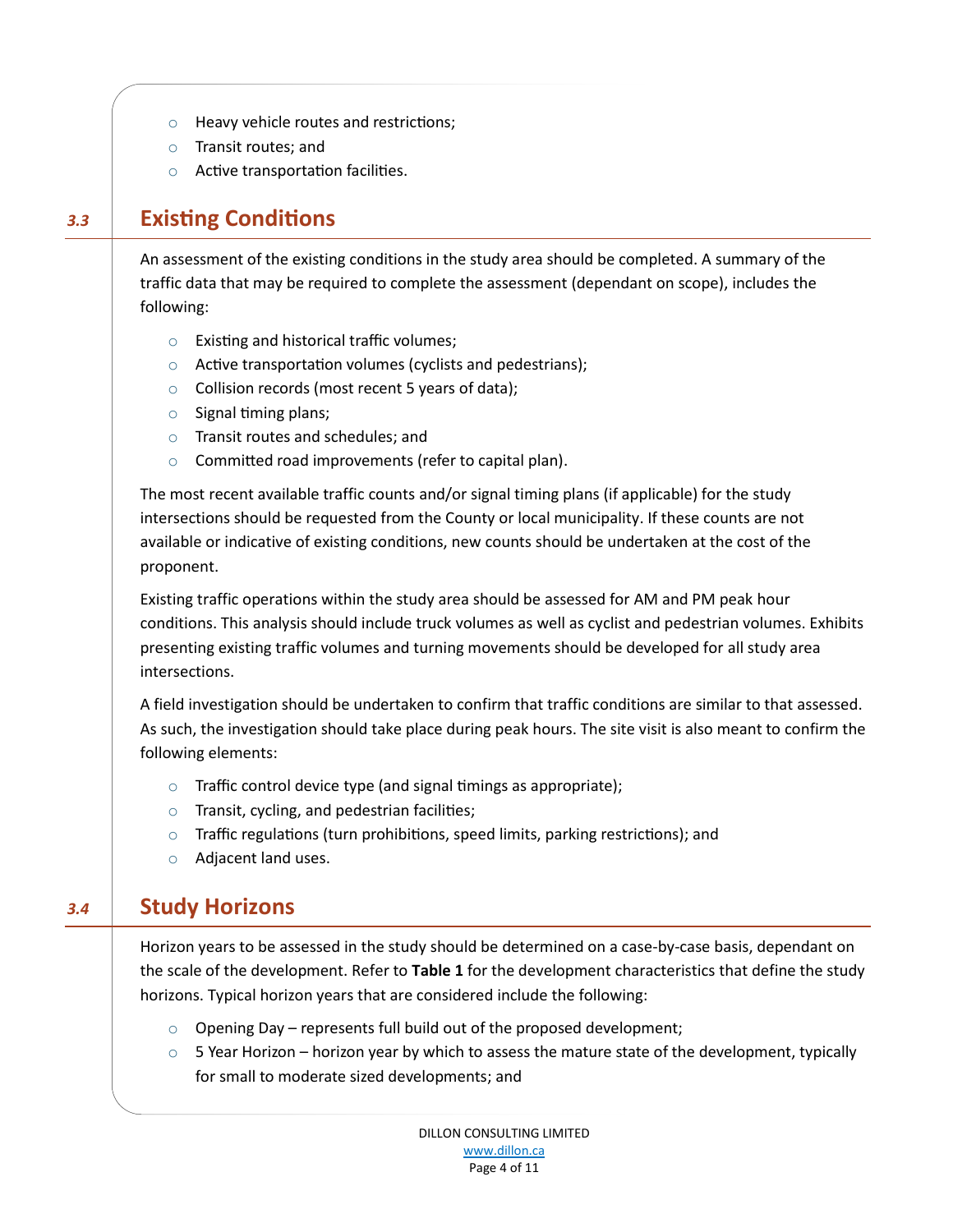$\circ$  10 Year Horizon – horizon year by which to assess the mature state of the development, typically for large to regional sized developments.

Horizon years should also be identified for any interim phases of the development if applicable. Study horizon years will be confirmed upon consultation with the County.

| <b>Analysis</b><br><b>Category</b> | <b>Development</b><br><b>Attributes</b>      | <b>Study Horizons</b>                                       | <b>Recommended Study Area</b>                                                                                                                             |
|------------------------------------|----------------------------------------------|-------------------------------------------------------------|-----------------------------------------------------------------------------------------------------------------------------------------------------------|
| A                                  | <b>Small</b><br>100 - 500 peak<br>hour trips | <b>Opening Day</b><br>1.<br>5 year after<br>2.<br>opening   | <b>Site Access Driveways</b><br>1.<br>Adjacent signalized intersections within<br>2.<br>500 metres, major unsignalized<br>intersections within 200 metres |
| B                                  | Moderate<br>$500 - 1,000$<br>peak hour trips | <b>Opening Day</b><br>1.<br>5 years after<br>2.<br>opening  | <b>Site Access Driveways</b><br>1.<br>Signalized intersections within 1 km, major<br>2.<br>unsignalized intersections within 1 km                         |
| C                                  | Large<br>$1,000 - 1,500$<br>peak hour trips  | <b>Opening Day</b><br>1.<br>10 years after<br>2.<br>opening | <b>Site Access Driveways</b><br>1.<br>Signalized intersections within 2 km, major<br>2.<br>unsignalized intersections within 2 km                         |
| D                                  | Regional<br>$>1,500$ peak<br>hour trips      | <b>Opening Day</b><br>1.<br>10 years after<br>2.<br>opening | Site Access Driveways<br>1.<br>Signalized intersections within 5 km, major<br>2.<br>unsignalized intersections within 5 km                                |

#### **Table 1: Analysis Category**

## **3.5** Background Traffic Growth

The background traffic growth will be confirmed upon consultation with County staff. Background traffic growth should be established through one of the following methods:

- $\circ$  Application of growth factor based on regression analysis of historical traffic volumes;
- $\circ$  Estimation of growth from available travel demand forecasting models; and
- $\circ$  Growth rate based on previously completed area transportation studies.

In the absence of data related to any of the above mentioned items, growth rates (often 2.0% per annum) will be provided by the County to be used in the study.

### *3.6* **Development Related Traffic** 3.6 Development Related Traffic

The estimation of development related traffic should be completed in accordance with industry standards and accepted practices. All trip generation, mode split, trip distribution, and trip assignment assumptions should be clearly identified and any sources used as part of the study should be well documented.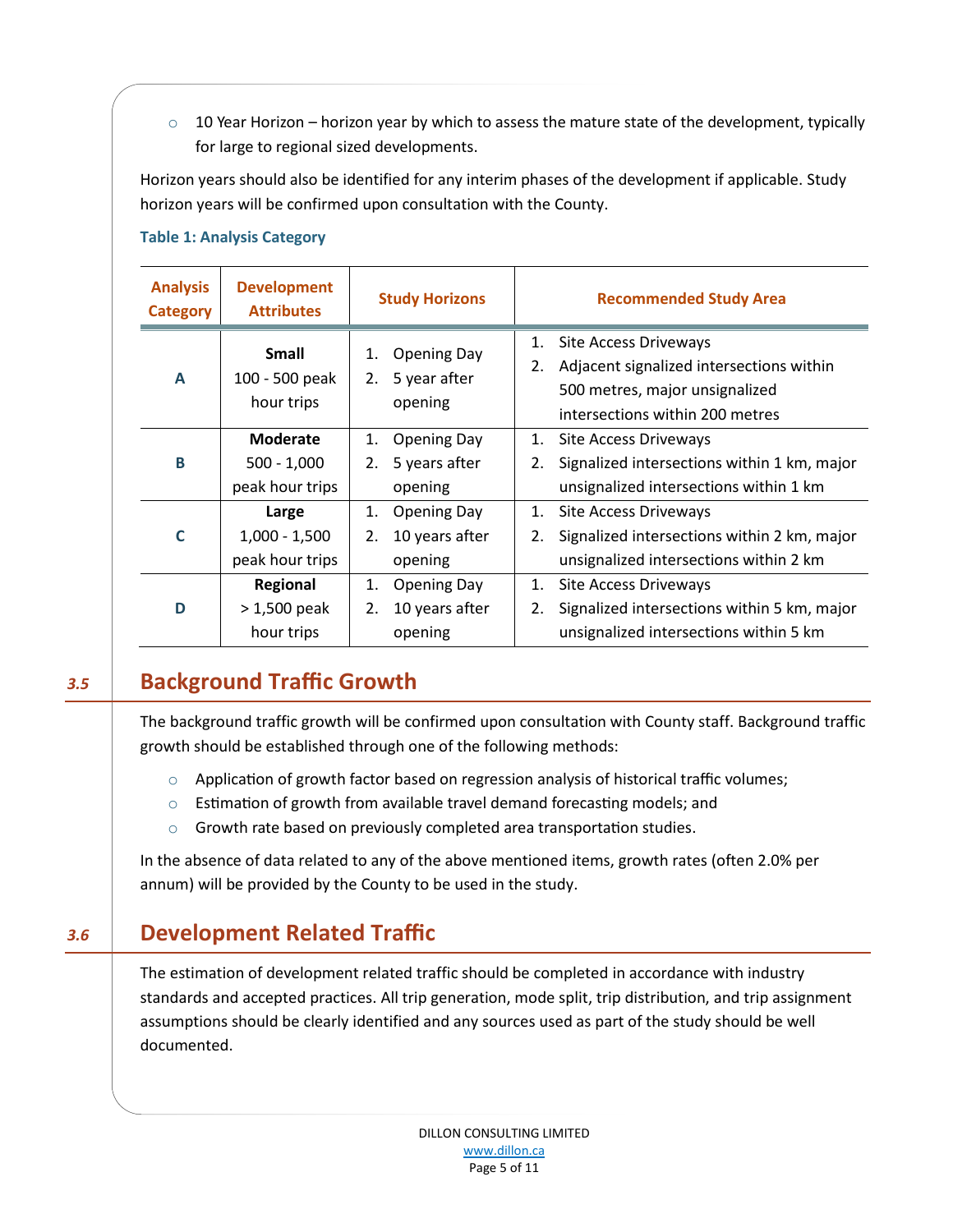| 3.6.1 | <b>Trip Generation / Mode Split</b>                                                                                                                                                                                                                                                                                                                                                                                                                                                                 |
|-------|-----------------------------------------------------------------------------------------------------------------------------------------------------------------------------------------------------------------------------------------------------------------------------------------------------------------------------------------------------------------------------------------------------------------------------------------------------------------------------------------------------|
|       | The number of site trips entering and exiting the development during peak periods should be estimated<br>using one of the following methods:                                                                                                                                                                                                                                                                                                                                                        |
|       | "First principles" approach wherein estimates of site generated traffic are based on expected site<br>$\circ$<br>activity (e.g. number of employees) and converted to vehicle trips through the application of<br>factors such as modal split and percentage of traffic entering and exiting during peak hours; and<br>Trip rates from the current edition of the Institute of Transportation Engineers (ITE) Trip<br>$\circ$<br><b>Generation Manual.</b>                                          |
|       | Rates should be confirmed with County staff to ensure that they are appropriate for use in the study.<br>Trip generation rates as developed above should be adjusted where appropriate to account for the<br>following factors:                                                                                                                                                                                                                                                                     |
|       | Pass-by trips - trips made by traffic already on the roadway that enter the site as an<br>$\circ$<br>intermediate stop on the way from their primary origin to their primary destination;<br>On-site "synergy" trips - trips that are shared by two or more uses on the same site (e.g. person<br>$\circ$<br>visiting a hardware store and grocery store in the same plaza); and<br>TDM adjustments - adjustments made to site traffic based on traffic demand management<br>$\circ$<br>strategies. |
|       | The methodology and assumptions used to estimate site generated traffic should be confirmed through<br>consultation with the County and should be completed in accordance with the current edition of the ITE<br>Trip Generation Handbook.                                                                                                                                                                                                                                                          |
| 3.6.2 | <b>Trip Distribution</b>                                                                                                                                                                                                                                                                                                                                                                                                                                                                            |
|       | The distribution of trips to the study area network should be completed using the following methods:<br><b>Existing traffic patterns;</b><br>$\circ$<br>Origin-destination surveys;<br>$\circ$<br>Planning models;<br>$\circ$<br>Market studies;<br>$\circ$                                                                                                                                                                                                                                         |
|       | Transportation Tomorrow Survey (TTS) data; and<br>$\circ$<br>Census data.<br>$\circ$                                                                                                                                                                                                                                                                                                                                                                                                                |
|       | The methodology and any assumptions should be confirmed through consultation with the County.                                                                                                                                                                                                                                                                                                                                                                                                       |
| 3.6.3 | <b>Trip Assignment</b>                                                                                                                                                                                                                                                                                                                                                                                                                                                                              |
|       | The assignment of site trips to the road network should be built upon the trip generation and trip<br>distribution completed in the previous steps. Logical alternative routes to and from the site should be<br>established based on existing and expected future travel patterns. Travel patterns are dependent on<br>roadway capacities (current and projected) and travel times. Route assignment can be completed by                                                                           |

hand or by using a transportation planning model.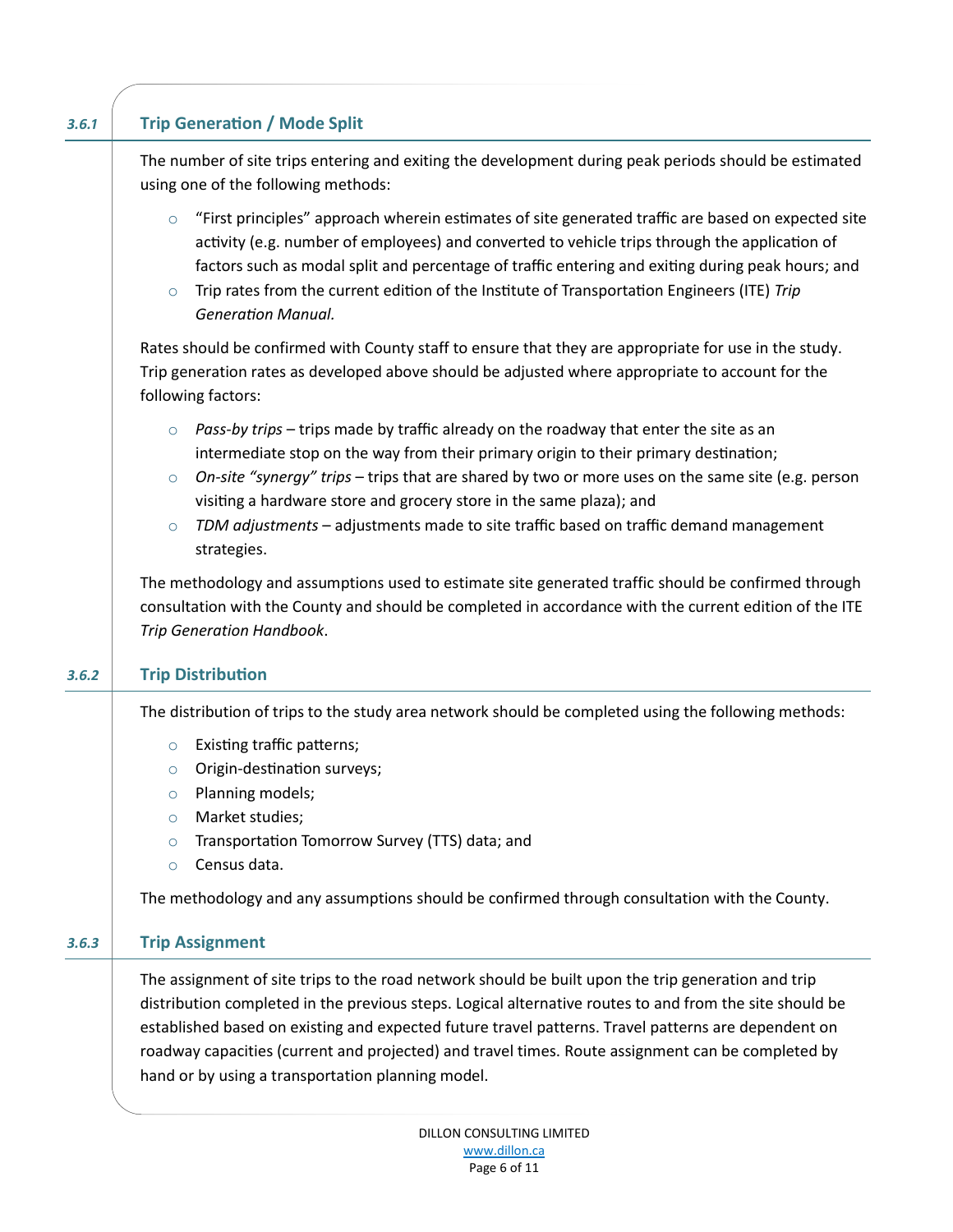# *3.7* Summary of Traffic Demand Estimates

A summary of traffic demands should be provided. This should be done for each horizon year and peak hour. Background growth shall be combined with site traffic (as defined in **Section 3.6**) to establish total future traffic. All existing and projected traffic demands should be illustrated via exhibits in the report. Traffic demands should be developed for the following conditions:

- o Existing conditions;
- $\circ$  Future horizon year background conditions (existing conditions + background growth); and
- $\circ$  Future horizon year total conditions (background conditions + site traffic).

### *3.8* **Evaluation of Impacts** 3.8 Evaluation of Impacts

A transportation analysis should typically be completed for existing conditions, future background conditions, and future total conditions (for the appropriate horizon years). This analysis should focus on assessing signalized and major unsignalized intersections within the study area that will be affected by the site generated traffic.

The following factors should be included in the evaluation: existing signal timings, peak hour factors, heavy vehicle proportions, and pedestrian activity.

The typical software package used to complete this assessment is Synchro 10. Software outputs should be in the HCM 2000 format. Should the consultant wish to use a different software package, prior approval must be received from the County. The following metrics should be reported as part of the operational analysis:

- $\circ$  Volume to Capacity (v/c) ratios;
- o Delay;
- o Level of Service (LOS); and
- $\circ$  95<sup>th</sup> Percentile Queues.

The analysis should identify signalized intersections where the following conditions exist:

- $\circ$  Volume to Capacity (v/c) ratio for the overall intersection operation, through movements, or shared through/turn movements is greater than 0.85;
- $\circ$  Volume to Capacity (v/c) ratio for a dedicated left or right turn movement is greater than 0.90; and/or
- $\circ$  95<sup>th</sup> percentile queues exceed available storage.

The conditions as noted above are deemed to be "critical" in terms of operations. Additionally, the assessment should identify unsignalized intersections where the following conditions exist:

- o Overall intersection Level of Service is LOS E or F; and/or
- $\circ$  95<sup>th</sup> percentile queues exceed available storage.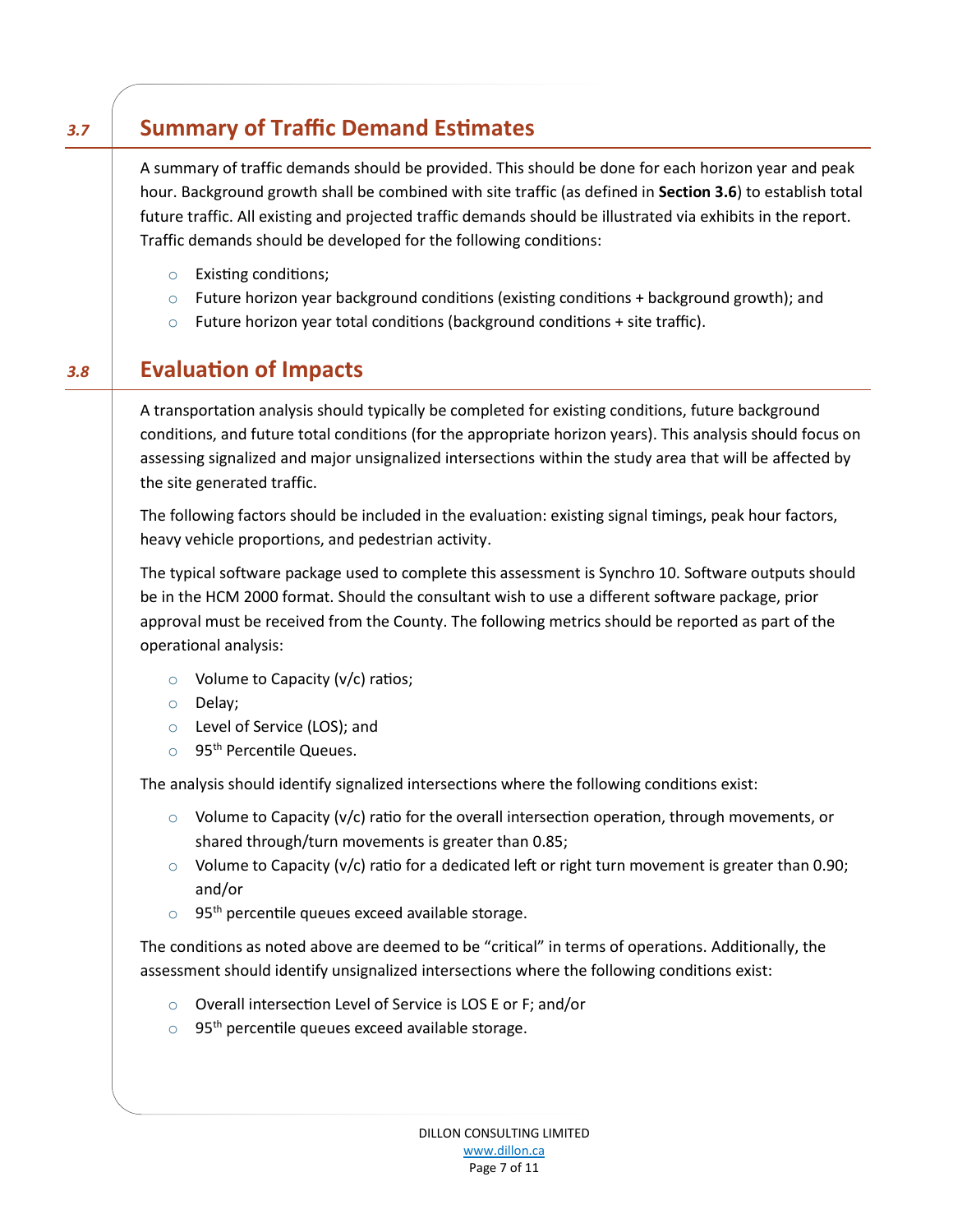The objective of the analysis is to ensure that existing problem movements are not worsened and new problem movements are not created as a result of the site traffic. Existing timing plans should be used for existing signalized intersections. However, there is opportunity for optimization and modifications to existing timings to address capacity and LOS deficiencies. The results of the operational analysis will identify deficiencies in the road network and determine appropriate mitigation measures.

All assumptions should be documented in appendix.

## *3.9* **Access Analysis** 3.9 Access Analysis

| 3.9.1 | <b>General</b><br>Access management is a key consideration of the County in the review of development proposals. From<br>a safety and operational perspective the number and locations of the accesses should not negatively<br>impact the existing road network. Typical considerations for access management include:                                                                                                                                                                                                                                                                |  |  |
|-------|----------------------------------------------------------------------------------------------------------------------------------------------------------------------------------------------------------------------------------------------------------------------------------------------------------------------------------------------------------------------------------------------------------------------------------------------------------------------------------------------------------------------------------------------------------------------------------------|--|--|
|       |                                                                                                                                                                                                                                                                                                                                                                                                                                                                                                                                                                                        |  |  |
|       | If possible, access points should be located on minor roads to limit the impact on the road<br>$\circ$<br>network;                                                                                                                                                                                                                                                                                                                                                                                                                                                                     |  |  |
|       | Access points should be evaluated based on need for capacity, safety, and adequate queue<br>$\circ$<br>storage;                                                                                                                                                                                                                                                                                                                                                                                                                                                                        |  |  |
|       | Exit lanes and vehicle storage on site should be appropriate to accommodate site generated<br>$\circ$<br>traffic;                                                                                                                                                                                                                                                                                                                                                                                                                                                                      |  |  |
|       | The number of access points to the site should be based on site traffic, not design preference<br>$\circ$<br>and should follow existing County Policies and Official Plan guidelines; and                                                                                                                                                                                                                                                                                                                                                                                              |  |  |
|       | Where feasible, access points should line up with existing intersections in the road network.<br>$\circ$                                                                                                                                                                                                                                                                                                                                                                                                                                                                               |  |  |
|       | The traffic impact study should include a pavement marking and signage plan. Plans should also identify<br>existing and proposed devices.                                                                                                                                                                                                                                                                                                                                                                                                                                              |  |  |
| 3.9.2 | <b>Turn Lane Requirements</b>                                                                                                                                                                                                                                                                                                                                                                                                                                                                                                                                                          |  |  |
|       | Right and left turn lane requirements should be assessed based on the traffic operational analysis and<br>applicable design guidelines (TAC "Geometric Design Guide for Canadian Roads"). A key consideration is<br>to ensure adequate spacing is provided between access points to avoid any overlaps in turn lanes.                                                                                                                                                                                                                                                                  |  |  |
| 3.9.3 | <b>Sight Distance</b>                                                                                                                                                                                                                                                                                                                                                                                                                                                                                                                                                                  |  |  |
|       | An analysis of sight distance requirements should be completed at each access and intersection directly<br>impacted by the development. Requirements should be determined based on appropriate guidelines<br>(i.e. TAC "Geometric Design Guide for Canadian Roads") and corresponding County policies. Field<br>investigation should be undertaken to confirm that the built conditions satisfy all sight distance<br>requirements. Sight distances to be considered include; stopping distance, intersection sight triangles,<br>departure sight distance, and signal sight distance. |  |  |
|       |                                                                                                                                                                                                                                                                                                                                                                                                                                                                                                                                                                                        |  |  |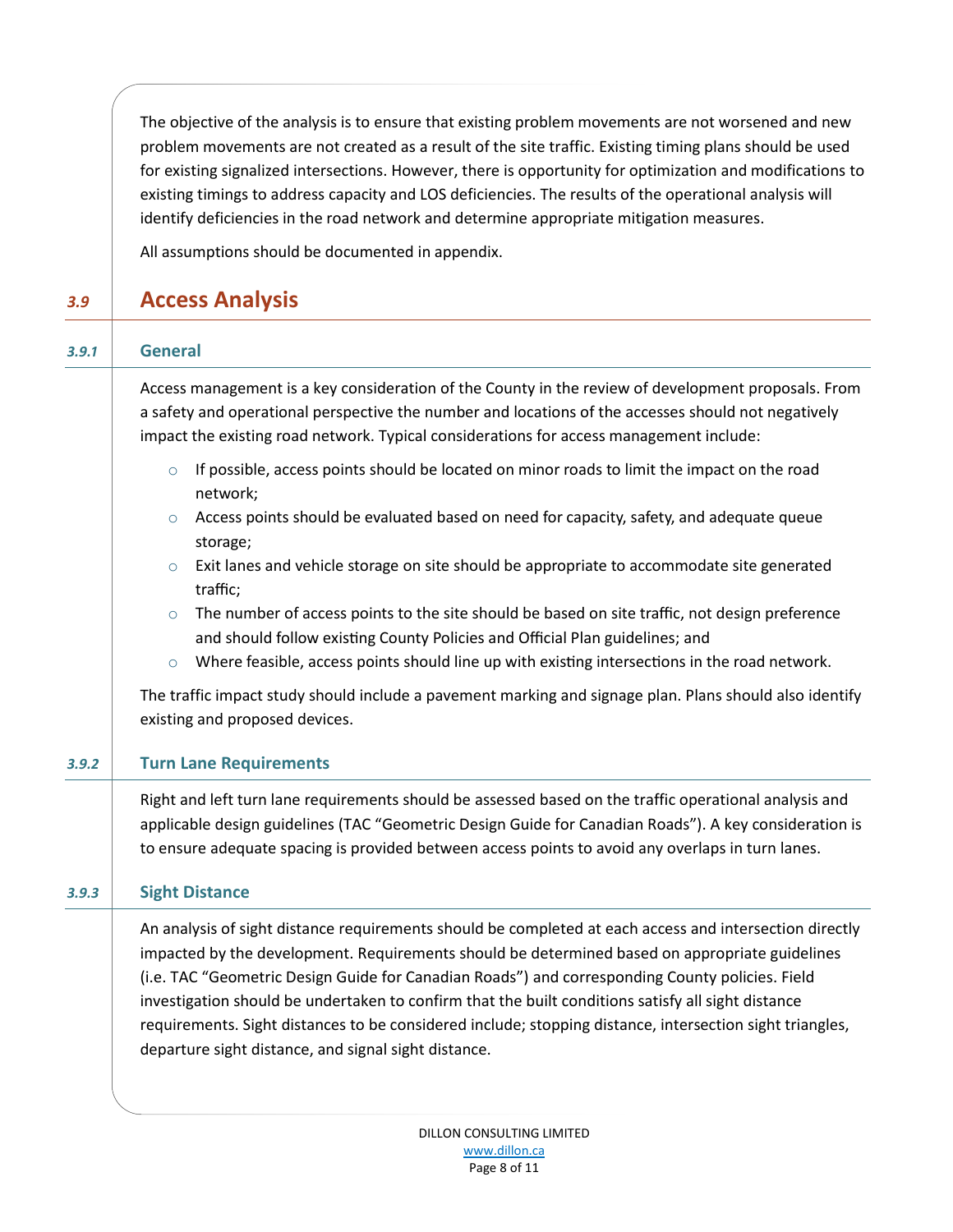| 3.9.4  | <b>Intersection Control</b>                                                                                                                                                                                                                                                                                                                                                 |
|--------|-----------------------------------------------------------------------------------------------------------------------------------------------------------------------------------------------------------------------------------------------------------------------------------------------------------------------------------------------------------------------------|
|        | Potential changes to traffic control should be assessed if there are capacity, level-of-service and/or delay<br>considerations at one or more movements based on existing or future conditions. Specific traffic control<br>changes (such as the introduction of all-way STOP control, a pedestrian crossover (PXO), a roundabout<br>or a traffic signal) may be warranted. |
|        | In the case of changing an intersection control, the need will have to explicitly consider the<br>methodology/warrants identified within the Ontario Traffic Manual (OTM) and/or TAC "Geometric<br>Design Guide for Canadian Roads".                                                                                                                                        |
|        | In the case of an intersection that currently features side-street (two-way STOP) control, the warrant for<br>an all-way STOP-control and a traffic signal would need to be undertaken.                                                                                                                                                                                     |
|        | In the case of a traffic signal being warranted, roundabouts are currently the preferred traffic control by<br>the County and should be considered from a design criteria and cost standpoint.                                                                                                                                                                              |
|        | In the case where there may be a significant increase to the number of pedestrians crossing an existing<br>road (at a new intersection or crossing location), the need for a pedestrian crossover (PXO) should also<br>be considered.                                                                                                                                       |
| 3.10   | <b>Safety Review</b>                                                                                                                                                                                                                                                                                                                                                        |
|        | A safety review should be completed which identifies potential safety or operations issues. The review<br>should consider and follow the practices identified in the following documents that were developed as<br>part of the Road Master Action Plan:                                                                                                                     |
|        | 1. Safety Strategy - a series of road safety measures that were developed to reduce property<br>damage, injuries, and deaths related to motor vehicle collisions.<br>2. Speed Management Guidelines - guidelines that were developed to manage speeding concerns                                                                                                            |
|        | and ultimately improve roadway safety.                                                                                                                                                                                                                                                                                                                                      |
| 3.10.1 | <b>Safety Analysis</b>                                                                                                                                                                                                                                                                                                                                                      |
|        | Typical safety-related factors that should be considered in the safety analysis include:                                                                                                                                                                                                                                                                                    |
|        | Sight distance;<br>$\circ$                                                                                                                                                                                                                                                                                                                                                  |

- $\circ$  Conflict areas (with special attention paid to areas where vulnerable road users are at risk);
- o Weaving and merging;
- o Non-local traffic using residential areas as through routes; and
- $\circ$  Safety issues related to truck movements.

Refer to the noted safety and speed management guidelines noted above.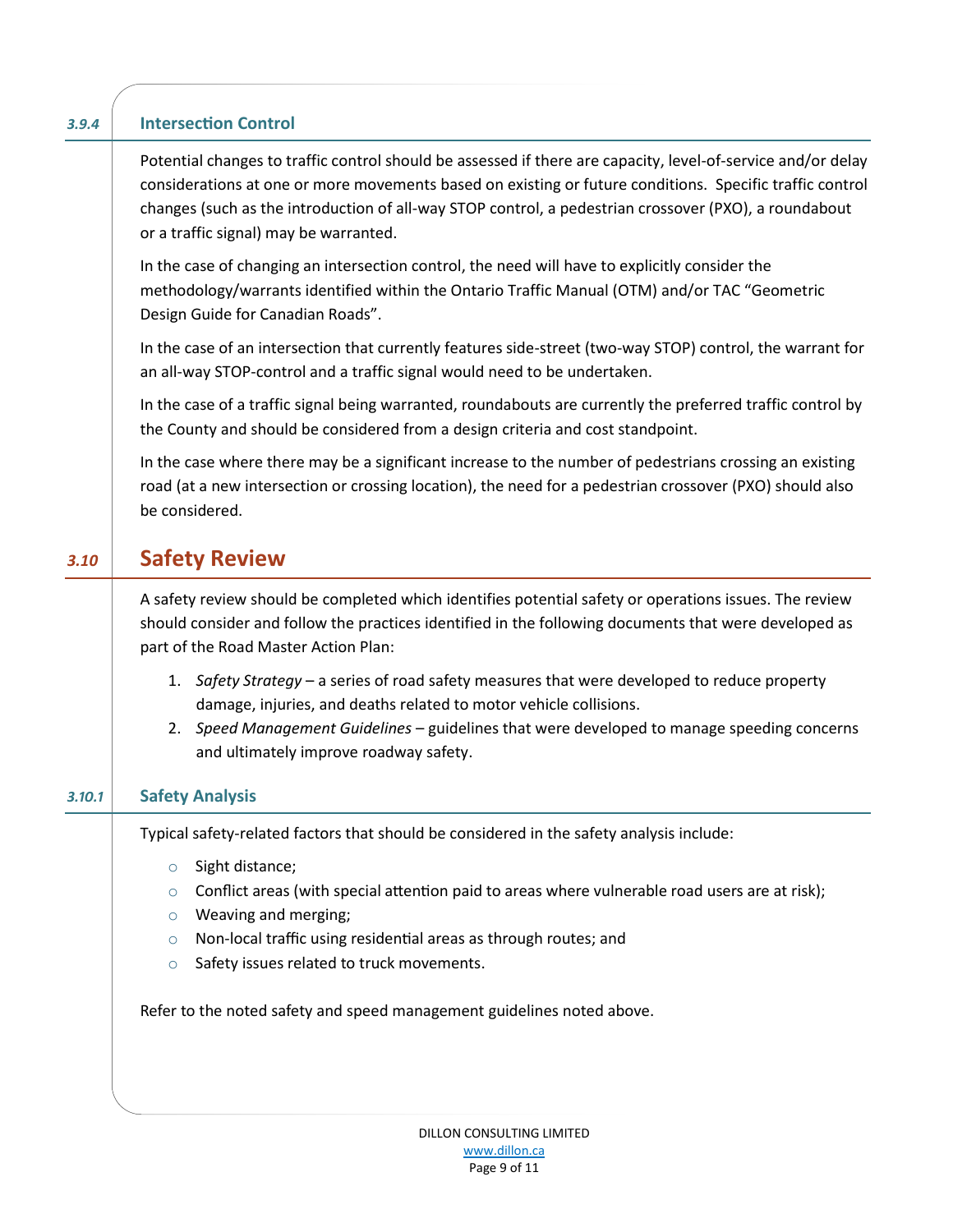#### *3.10.2* **Traffic Collision Analysis** 3.10.2 Traffic Collision Analysis

The County will identify collision prone locations and safety concerns that deserve specific consideration. Existing collision data (provided by the County) should be reviewed to recognize existing safety concerns. The collision analysis should be completed using a dataset of the 5 most recent years of collision data available. Collisions involving vulnerable road users will be given special attention and closely analyzed to identify any deficiencies and potential mitigation measures.

The analysis will be summarized using collision diagrams and tables to assist in identifying patterns and contributing factors.

### *3.11* **Findings and Recommendations** 3.11 Findings and Recommendations

A summary of key findings and recommendations resulting from the traffic analysis shall be presented and should include the following:

- $\circ$  A summary of the impacts of the proposed development on the adjacent roadway network and on any transit and active transportation systems;
- $\circ$  A summary of recommended improvements required to support the existing and future transportation demands. These recommendations should address the operational and capacity deficiencies identified in the analysis. This may include any improvements to roads/intersections (i.e. additional lanes, right and left turn tapers, etc.), traffic signals (i.e. warrants, optimization, etc.), access management, active transportation and transit;
- $\circ$  Discussion on feasibility of improvements and compliance with County policies;
- $\circ$  An implementation strategy which outlines the proposed timing of installation of required road improvements. The strategy should identify short term and long term network improvements; and
- o A preliminary cost estimate for all identified infrastructure improvements.

# **8.12** Reporting

The traffic impact study, traffic impact brief or traffic impact statement should be documented in a report that is clear and easy to follow. The structure and format should align with the preceding sections of this document. Prior to submission, a comprehensive quality assurance / quality control (QA/QC) process should be completed by the consultant.

Key maps, tables, exhibits, and graphs should be placed within the body of the report, alongside the corresponding text. The TIS should consist of a main document supplemented by technical appendices containing additional technical details as required. The final report should be submitted as one electronic file to the County. Supporting technical files (i.e. spreadsheets, Synchro files, etc.) are to be made available upon request.